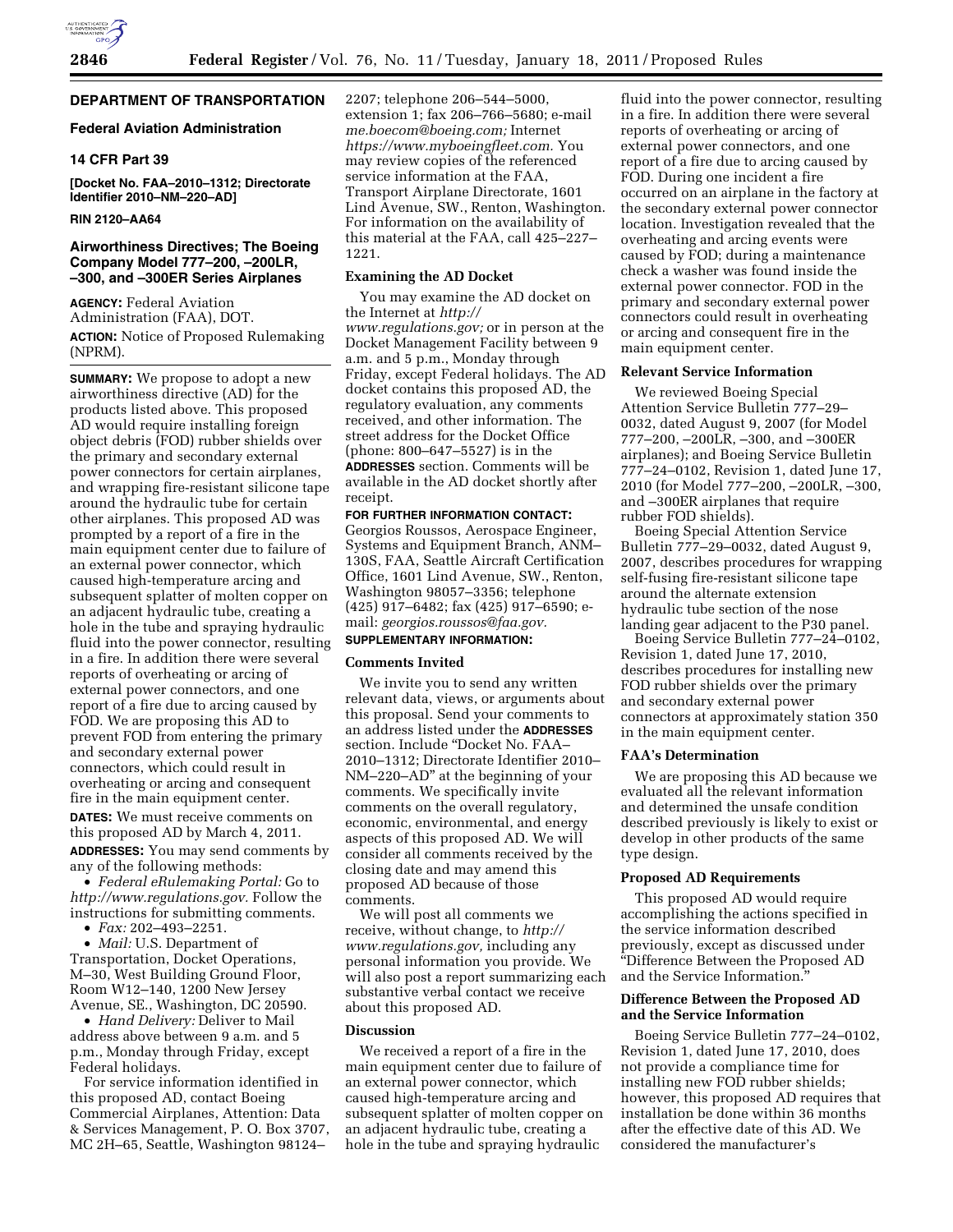recommendation that the compliance time coincide with the compliance time specified in Boeing Special Attention Service Bulletin 777–29–0032, dated August 9, 2007.

# **Costs of Compliance**

We estimate that this proposed AD will affect 126 airplanes of U.S. registry.

We estimate the following costs to comply with this proposed AD:

# ESTIMATED COSTS

| Action                     | Labor cost                                 | Parts cost | Cost per<br>product | Number of<br>airplanes<br>affected | Fleet cost |
|----------------------------|--------------------------------------------|------------|---------------------|------------------------------------|------------|
| Install FOD rubber shields | 6 work-hour $\times$ \$85 per hour = \$510 | \$134      | \$644               | 124                                | \$79,856   |
|                            | 2 work-hour $\times$ \$85 per hour = \$170 | \$0        | \$170               | 126                                | \$21.420   |

#### **Authority for This Rulemaking**

Title 49 of the United States Code specifies the FAA's authority to issue rules on aviation safety. Subtitle I, section 106, describes the authority of the FAA Administrator. Subtitle VII: Aviation Programs, describes in more detail the scope of the Agency's authority.

We are issuing this rulemaking under the authority described in Subtitle VII, Part A, Subpart III, Section 44701: ''General requirements.'' Under that section, Congress charges the FAA with promoting safe flight of civil aircraft in air commerce by prescribing regulations for practices, methods, and procedures the Administrator finds necessary for safety in air commerce. This regulation is within the scope of that authority because it addresses an unsafe condition that is likely to exist or develop on products identified in this rulemaking action.

### **Regulatory Findings**

We determined that this proposed AD would not have federalism implications under Executive Order 13132. This proposed AD would not have a substantial direct effect on the States, on the relationship between the national Government and the States, or on the distribution of power and responsibilities among the various levels of government.

For the reasons discussed above, I certify this proposed regulation:

(1) Is not a ''significant regulatory action'' under Executive Order 12866,

(2) Is not a ''significant rule'' under the DOT Regulatory Policies and Procedures (44 FR 11034, February 26, 1979),

(3) Will not affect intrastate aviation in Alaska, and

(4) Will not have a significant economic impact, positive or negative, on a substantial number of small entities under the criteria of the Regulatory Flexibility Act.

### **List of Subjects in 14 CFR Part 39**

Air transportation, Aircraft, Aviation safety, Incorporation by reference, Safety.

# **The Proposed Amendment**

Accordingly, under the authority delegated to me by the Administrator, the FAA proposes to amend 14 CFR part 39 as follows:

# **PART 39—AIRWORTHINESS DIRECTIVES**

1. The authority citation for part 39 continues to read as follows:

**Authority:** 49 U.S.C. 106(g), 40113, 44701.

# **§ 39.13 [Amended]**

2. The FAA amends § 39.13 by adding the following new airworthiness directive (AD):

**The Boeing Company:** Docket No. FAA– 2010–1312; Directorate Identifier 2010– NM–220–AD.

### **Comments Due Date**

(a) We must receive comments by March 4, 2011.

# **Affected ADs**

(b) None.

# **Applicability**

(c) This AD applies to all The Boeing Company Model 777–200, –200LR, –300, and –300ER series airplanes; certificated in any category.

#### **Subject**

(d) Joint Aircraft System Component (JASC)/Air Transport Association (ATA) of America Codes 29: Hydraulic power; and 24: Electrical power.

#### **Unsafe Condition**

(e) This AD was prompted by a report of a fire in the main equipment center due to failure of an external power connector, which caused high-temperature arcing and subsequent splatter of molten copper on an adjacent hydraulic tube, creating a hole in the tube and spraying hydraulic fluid into the power connector, resulting in a fire. In addition there were several reports of overheating or arcing of external power connectors, and one report of a fire due to

arcing caused by foreign object damage (FOD). We are issuing this AD to prevent FOD from entering the primary and secondary external power connectors, which could result in overheating or arcing, and consequent fire in the main equipment center.

#### **Compliance**

(f) Comply with this AD within the compliance times specified, unless already done.

#### **Modification**

(g) Within 36 months after the effective date of this AD, do the actions required by paragraphs  $(g)(1)$  and  $(g)(2)$  of this AD.

(1) For airplanes identified in Boeing Service Bulletin 777–24–0102, Revision 1, dated June 17, 2010: Install FOD rubber shields over the primary and secondary external power connectors, in accordance with the Accomplishment Instructions of Boeing Service Bulletin 777–24–0102, Revision 1, dated June 17, 2010.

(2) For airplanes identified in Boeing Special Attention Service Bulletin 777–29– 0032, dated August 9, 2007: Wrap fireresistant silicone tape around the hydraulic tube, in accordance with the Accomplishment Instructions of Boeing Special Attention Service Bulletin 777–29– 0032, dated August 9, 2007.

#### **Exception to Service Information**

(h) Figure 1 of the Accomplishment Instructions of Boeing Special Attention Service Bulletin 777–29–0032, dated August 9, 2007, does not identify the dimensions of the electrical tape which is installed on the hydraulic tube; those dimensions should be measured in inches.

#### **Credit for Actions Accomplished in Accordance With Previous Service Information**

(i) Actions done before the effective date of this AD in accordance with Boeing Service Bulletin 777–24–0102, dated July 12, 2007, are acceptable for compliance with the corresponding requirements of this paragraph  $(g)(1)$  of this AD.

#### **Alternative Methods of Compliance (AMOCs)**

(j)(1) The Manager, Seattle Aircraft Certification Office (ACO), FAA, has the authority to approve AMOCs for this AD, if requested using the procedures found in 14 CFR 39.19. In accordance with 14 CFR 39.19,